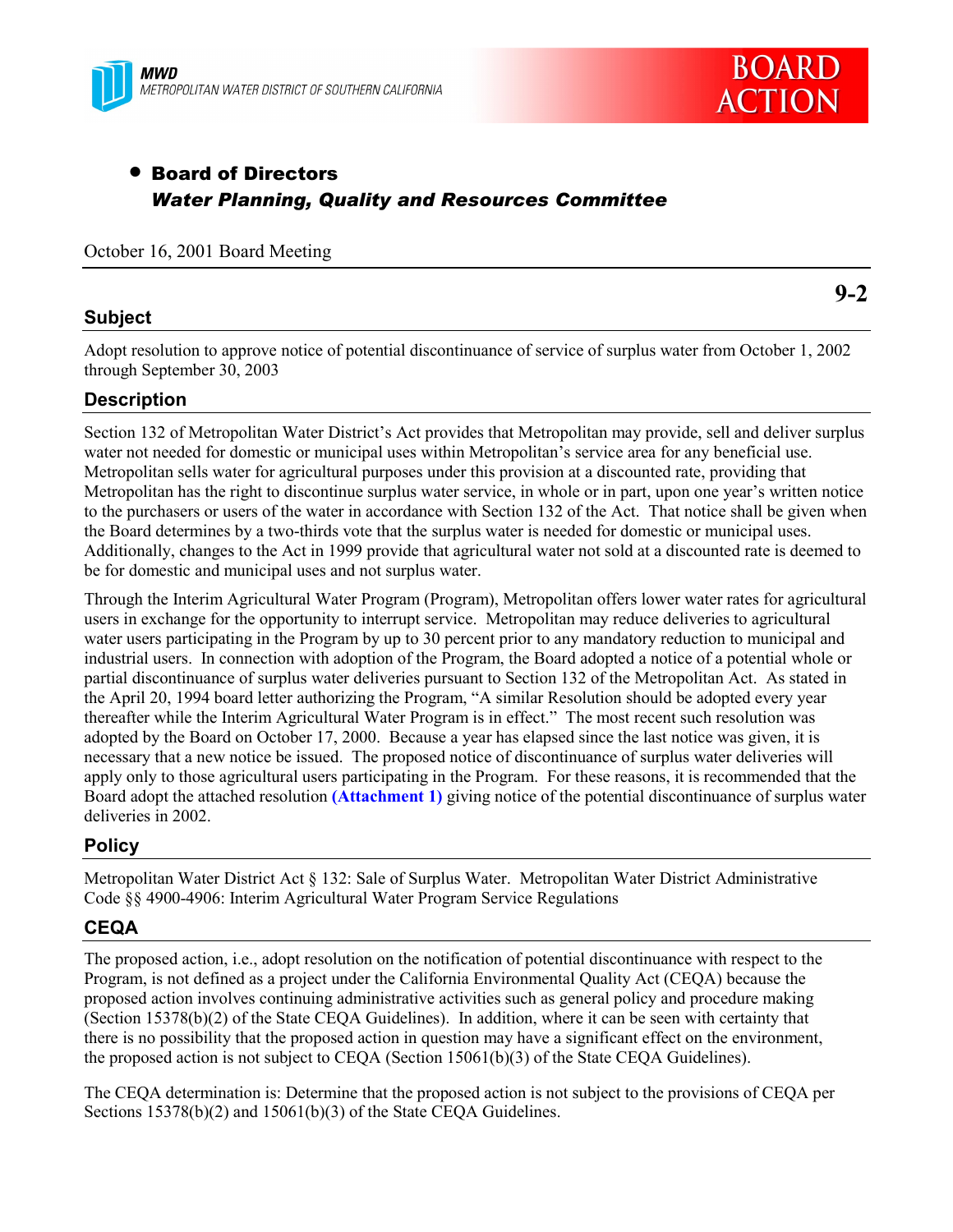# **Board Options/Fiscal Impacts**

#### **Option #1**

Adopt the CEQA determination and the attached Resolution (**Attachment 1**) of the Board of Directors giving notice of potential discontinuance of service of Interim Agricultural Water Program water in 2002. **Fiscal Impact:** None. The adoption of the resolution has no fiscal impacts on Metropolitan. Actions the Board takes in the future, should changes in State Water Project or Colorado River supplies occur, might have fiscal impacts based on the reduction in sales of surplus water.

## **Option #2**

#### Do not adopt the attached Resolution (**Attachment 1**).

**Fiscal Impact:** Potential impact is contingent upon how the Board decides to meet surplus water demand should changes in State Water Project or Colorado River supplies occur. The Board may decide to purchase transfer water, produce from storage accounts, or allocate other water deliveries under the Water Surplus and Drought Management plan.

### **Staff Recommendation**

Option #1

IWidie 9/13/2001 *Jill T. Wicke Date*

*Manager, Water System Operations*

su

9/24/2001 *Date*

*Ronald R. Gastelum Chief Executive Officer*

**Attachment 1 - Resolution**

BLA #730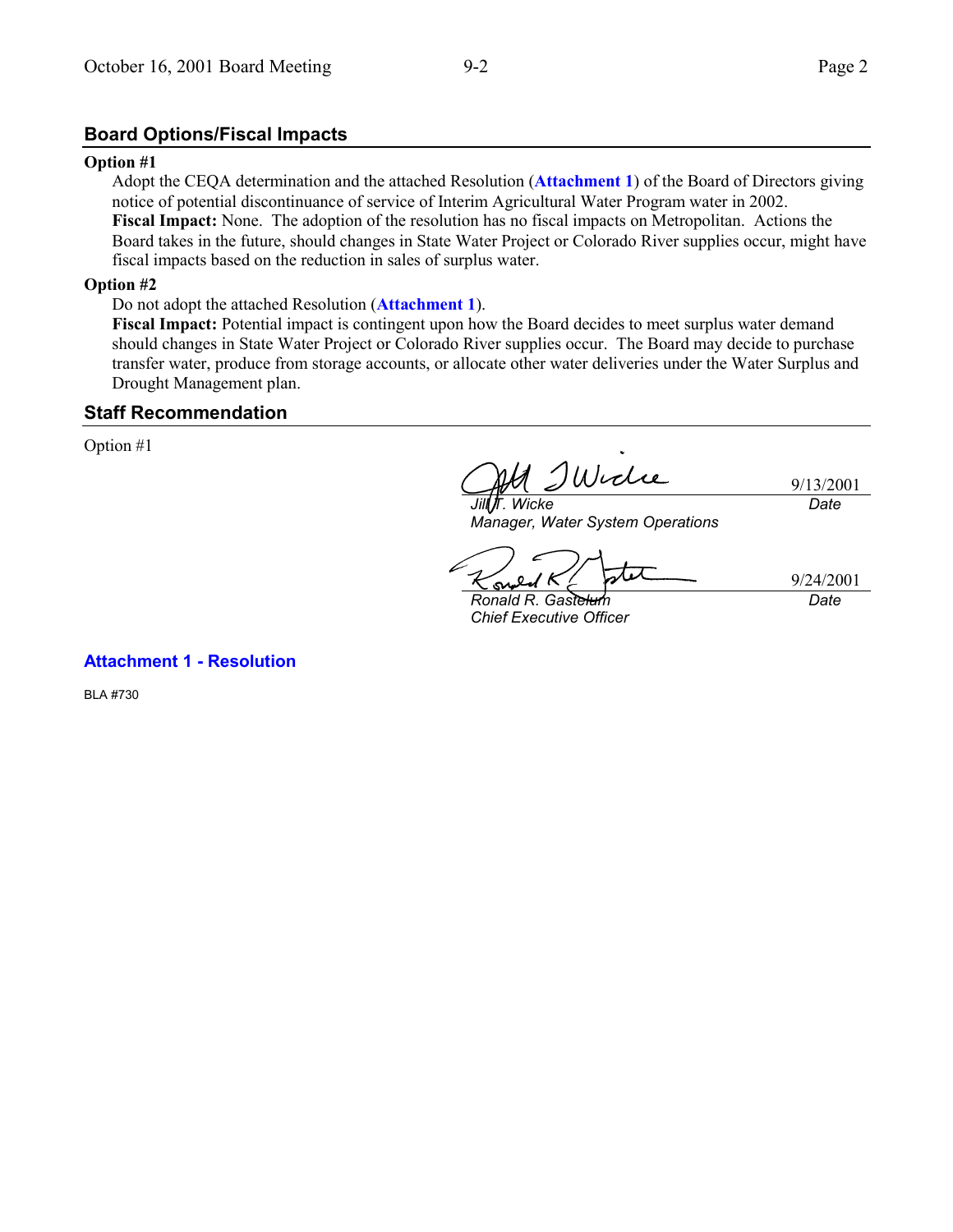### **RESOLUTION\_\_\_\_\_\_\_\_\_\_\_\_\_\_\_\_\_\_\_**

### **RESOLUTION OF THE BOARD OF DIRECTORS OF THE METROPOLITAN WATER DISTRICT OF SOUTHERN CALIFORNIA DIRECTING THE GIVING OF NOTICE OF POTENTIAL DISCONTINUANCE OF SERVICE OF SURPLUS WATER IN 2002**

Whereas, an earthquake, other catastrophe, or unforeseen events could cause a shortage of water in Metropolitan's service area in the future; and

Whereas, the state's ability to reliably meet Metropolitan's annual requirements for State Water Project supplies requires continued resolution of long-standing Bay-Delta issues through the initiated state and federal (CALFED) environmental decision-making process; and

Whereas, until a long-term resolution of Bay-Delta issues is achieved, State Water Project operating requirements in the Bay/Delta could result in curtailed water deliveries and the potential for future water supply shortages; and

Whereas, if there is insufficient precipitation during the winter of any future year, the State Water Project water supply could be inadequate to meet the demands of contractors of the Project; and

Whereas, under Section 132 of the Metropolitan Water District Act, Metropolitan may serve surplus water if such water is in excess of the domestic and municipal needs or requirements within Metropolitan; and

Whereas, heretofore water for agriculture has been supplied on the condition that such supply can be discontinued subject to the giving of the notice required by said Section 132; and

Whereas, Section 132 of the Metropolitan Water District Act requires that Metropolitan give the purchaser or user of surplus water one yearís written notice that Metropolitan will discontinue the supply of surplus water; and

Whereas, it is possible that Metropolitan will not have available for delivery water that is surplus to the municipal and domestic needs or requirements within Metropolitan; and

Whereas, pursuant to the Interim Agricultural Water Program approved by Metropolitan on May 10, 1994, in a water shortage agricultural water deliveries may be cut back up to 30 percent prior to imposition of mandatory targets for firm deliveries; and

Whereas, Metropolitanís Water Planning and Resources Committee has invited member public agencies and other interested parties to come before the Committee and present their views on a proposal to give the one year's notice called for by Section 132 of the Metropolitan Water District Act discontinuing in whole or in part the supply of surplus water from Metropolitan, and has considered those views.

NOW THEREFORE, BE IT RESOLVED by the Board of Directors of The Metropolitan Water District of Southern California, with two-thirds of the votes of its members concurring:

1. That this Board determines and declares that all or a portion of the water presently served as surplus water may be needed for domestic or municipal uses within Metropolitan between October 1, 2002, and September 30, 2003, and that Metropolitan may discontinue supplying surplus water in whole or in part at any time; and

2. That the Chief Executive Officer is directed to give notice of such potential discontinuance to each member public agency presently receiving service of surplus water and to any user who has requested in writing to be notified by mailing a copy of this resolution forthwith; and

3. That this Board hereby delegates to the Chief Executive Officer its authority to take action with respect to such discontinuance on the terms provided in the Interim Agricultural Water Program, and that any such discontinuance shall only take place upon further action of the Chief Executive Officer, but without further notice to users of surplus water; and